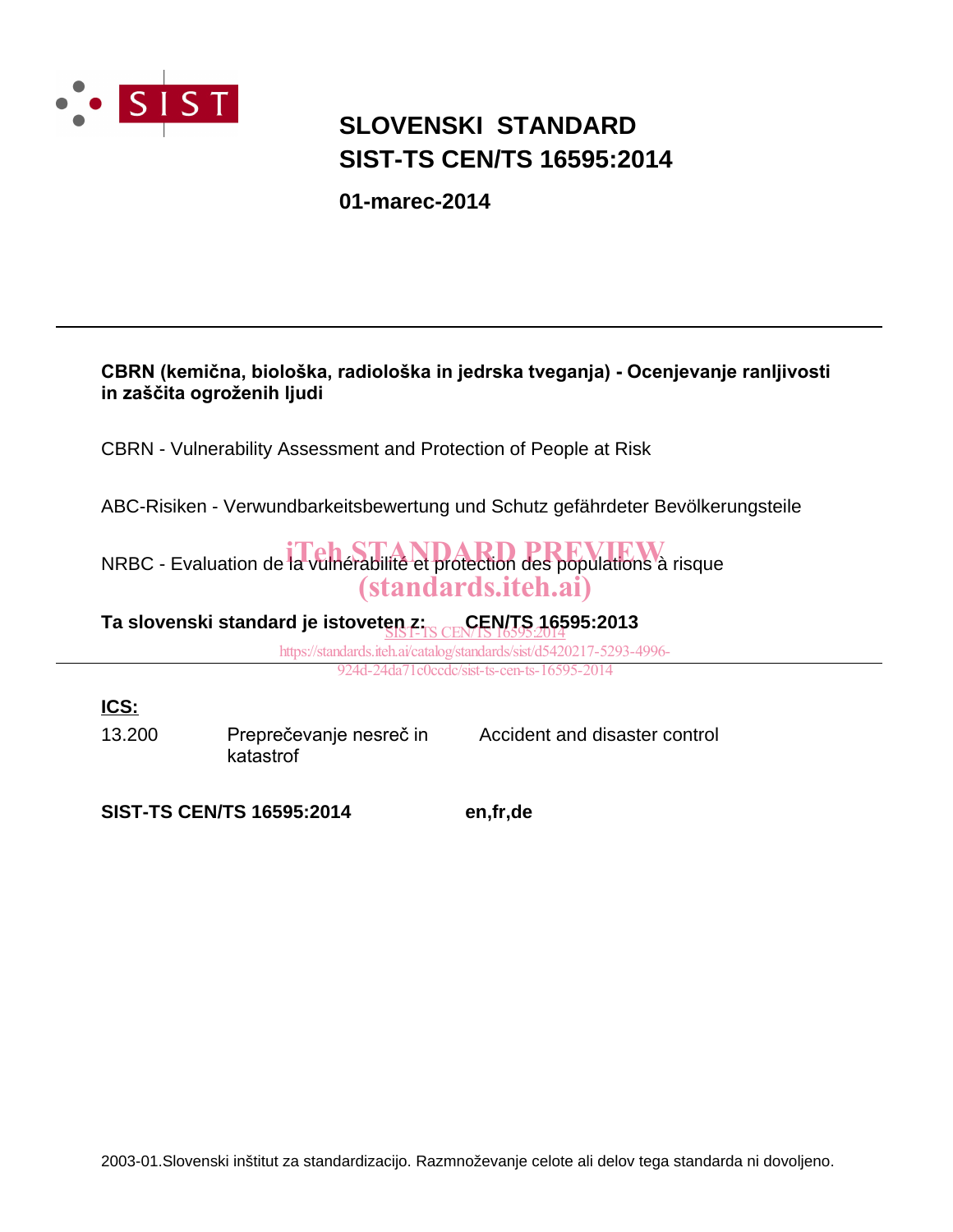# iTeh STANDARD PREVIEW (standards.iteh.ai)

SIST-TS CEN/TS 16595:2014 https://standards.iteh.ai/catalog/standards/sist/d5420217-5293-4996- 924d-24da71c0ccdc/sist-ts-cen-ts-16595-2014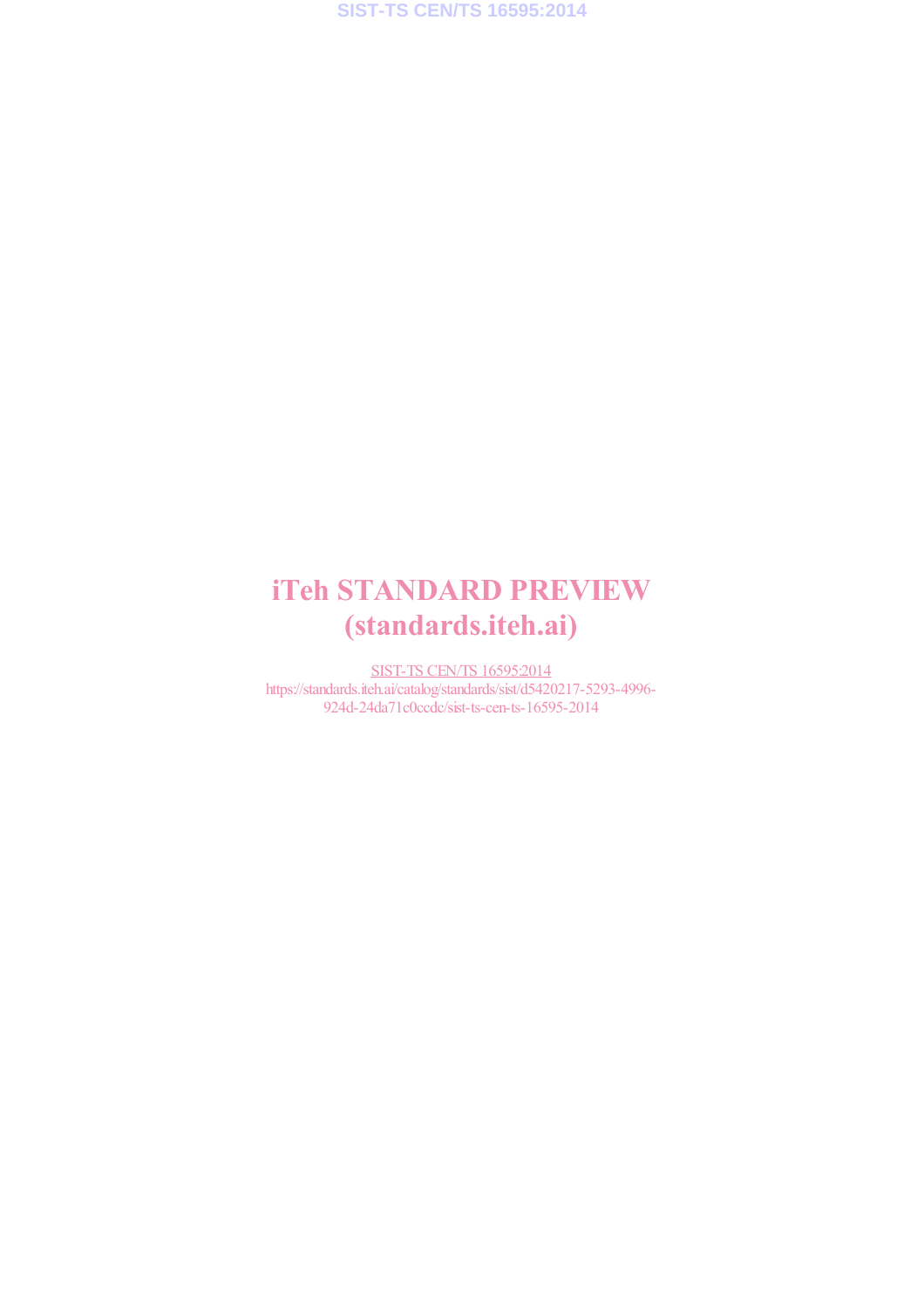### **SIST-TS CEN/TS 16595:2014**

# TECHNICAL SPECIFICATION SPÉCIFICATION TECHNIQUE TECHNISCHE SPEZIFIKATION

## **CEN/TS 16595**

September 2013

ICS 13.200

English Version

## CBRN - Vulnerability Assessment and Protection of People at Risk

NRBC - Evaluation de la vulnérabilité et protection des populations à risque

 ABC-Risiken - Verwundbarkeitsbewertung und Schutz gefährdeter Bevölkerungsteile

This Technical Specification (CEN/TS) was approved by CEN on 19 August 2013 for provisional application.

The period of validity of this CEN/TS is limited initially to three years. After two years the members of CEN will be requested to submit their comments, particularly on the question whether the CEN/TS can be converted into a European Standard.

CEN members are required to announce the existence of this CEN/TS in the same way as for an EN and to make the CEN/TS available promptly at national level in an appropriate form. It is permissible to keep conflicting national standards in force (in parallel to the CEN/TS) until the final decision about the possible conversion of the CEN/TS into an EN is reached.

CEN members are the national standards bodies of Austria, Belgium, Bulgaria, Croatia, Cyprus, Czech Republic, Denmark, Estonia, Finland, Former Yugoslav Republic of Macedonia, France, Germany, Greece, Hungary, Iceland, Ireland, Italy, Latvia, Lithuania, Finland, Former Yugoslav Republic of Macedonia, France, Germany, Greece, Hungary, Iceland, Ireland, Italy, Latvia, Lithuania,<br>Luxembourg, Malta, Netherlands, Norway, Poland, Portugal, Romania, Slovakia, Slovenia, Spain, Sw Kingdom.

> **SIST-TS CEN/TS 16595:2014** https://standards.iteh.ai/catalog/standards/sist/d5420217-5293-4996- 924d-24da71c0ccdc/sist-ts-cen-ts-16595-2014



EUROPEAN COMMITTEE FOR STANDARDIZATION COMITÉ EUROPÉEN DE NORMALISATION EUROPÄISCHES KOMITEE FÜR NORMUNG

**CEN-CENELEC Management Centre: Avenue Marnix 17, B-1000 Brussels** 

© 2013 CEN All rights of exploitation in any form and by any means reserved worldwide for CEN national Members.

Ref. No. CEN/TS 16595:2013: E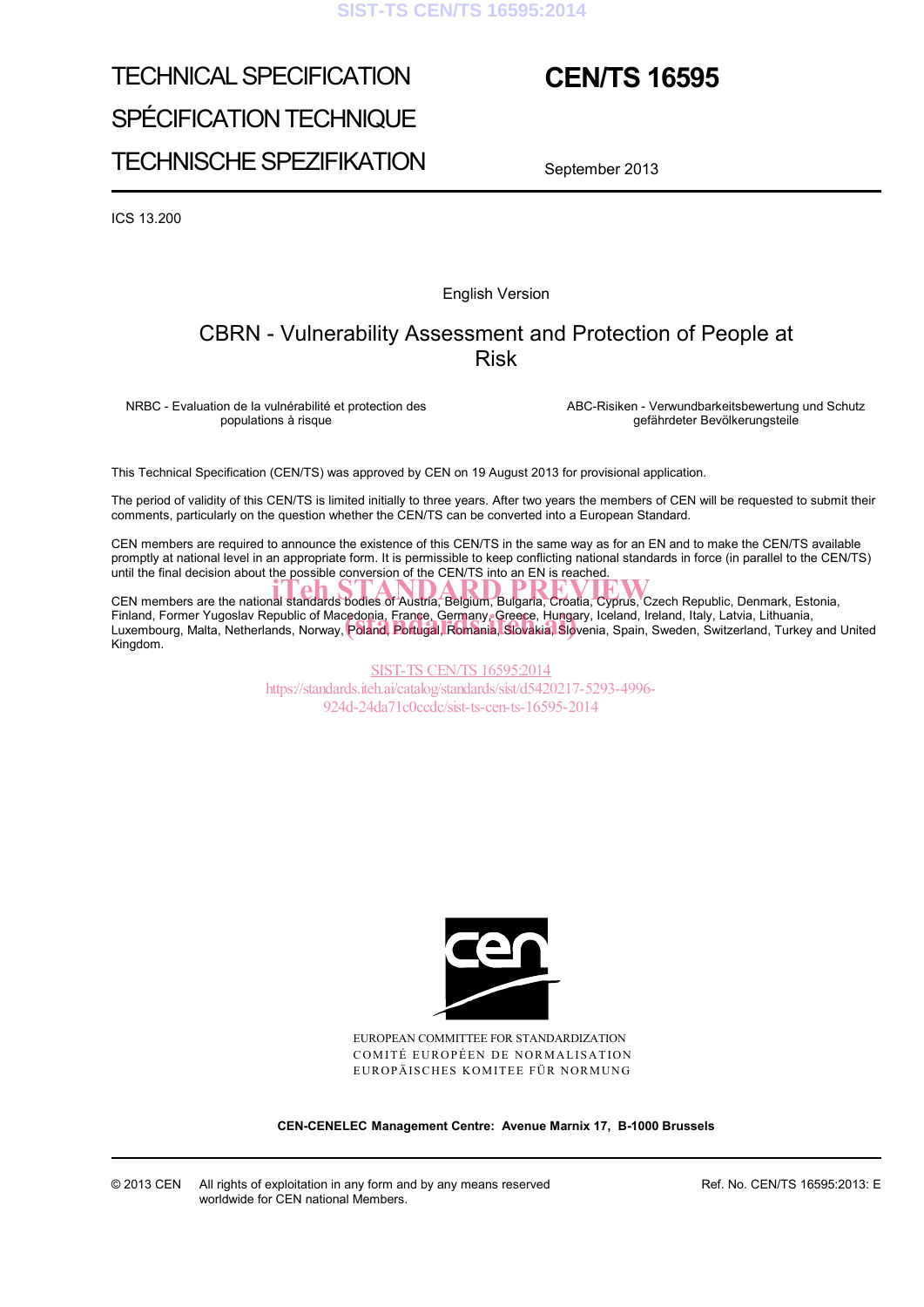### **SIST-TS CEN/TS 16595:2014**

### CEN/TS 16595:2013 (E)

## **Contents**

| 1                                                                                     |                                                                                                                     |  |
|---------------------------------------------------------------------------------------|---------------------------------------------------------------------------------------------------------------------|--|
| $\mathbf{2}$                                                                          |                                                                                                                     |  |
| 3                                                                                     |                                                                                                                     |  |
| $\boldsymbol{\Lambda}$                                                                |                                                                                                                     |  |
| 5<br>5.1<br>5.2                                                                       |                                                                                                                     |  |
| 6<br>6.1<br>6.2<br>6.2.1<br>6.2.2<br>6.2.3                                            |                                                                                                                     |  |
|                                                                                       |                                                                                                                     |  |
| Annex B (informative) Historical timeline for the development of conceptual models in |                                                                                                                     |  |
|                                                                                       | https://standards.iteh.ai/catalog/standards/sist/d5420217-5293-4996-<br>924d-24da71c0ccdc/sist-ts-cen-ts-16595-2014 |  |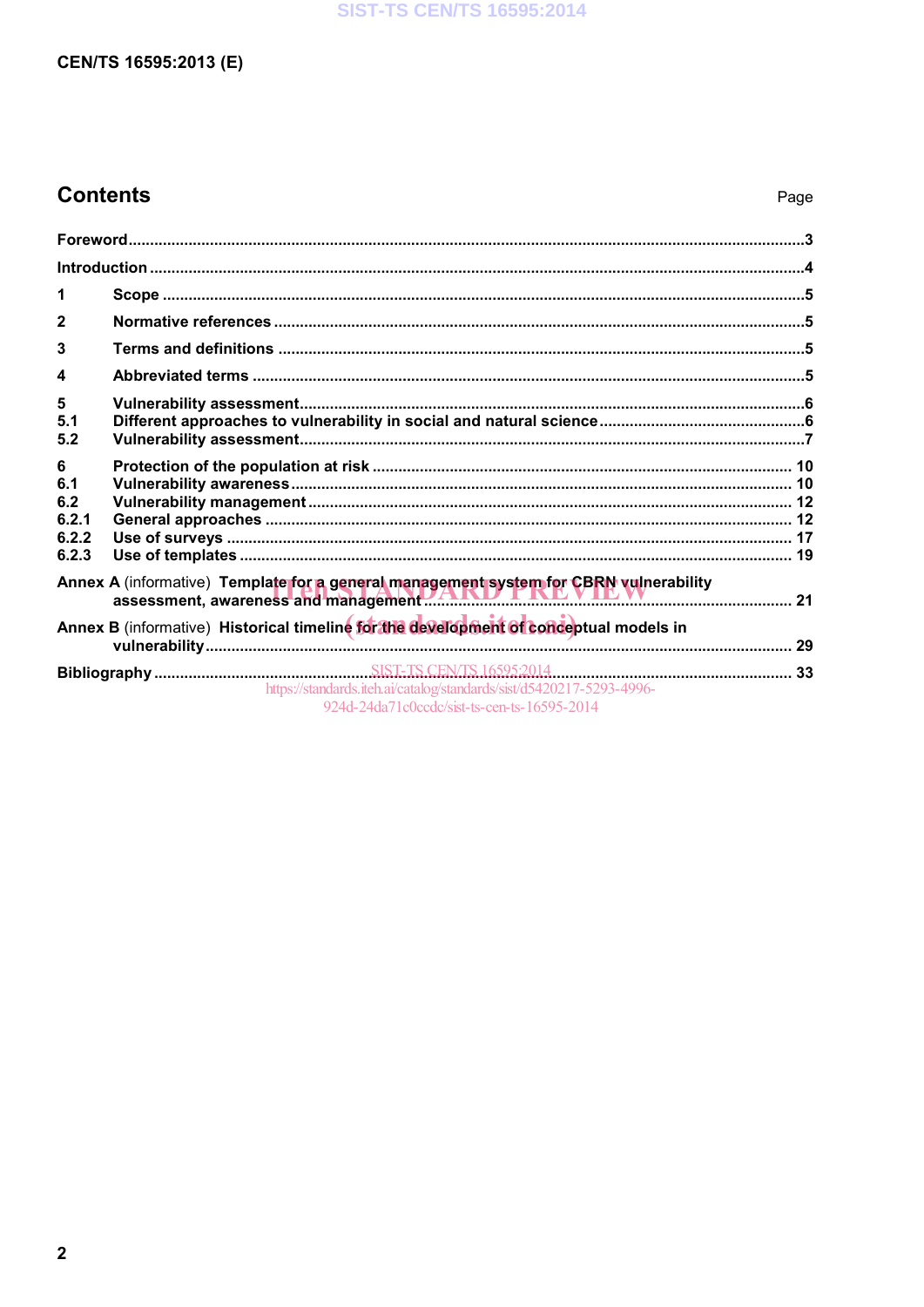### **Foreword**

This document (CEN/TS 16595:2013) has been prepared by Technical Committee CEN/TC 391 "Societal and Citizen Security", the secretariat of which is held by NEN.

This Technical Specification (TS) on CBRN vulnerability assessment, awareness and management provides a common frame of reference and recommends methodologies to assess the vulnerabilities of citizens, first responders and other assets to an 'all-hazard', i.e. natural, incidental or intended, exposure to hazardous substances.

These hazardous substances could be Chemical, Biological or Radiological (the latter forming the hazardous part of Nuclear, together abbreviated to CBRN). CBRN agents can cause significant direct and indirect damage to persons, livestock, vegetation and environment as well as disrupt the system of products and services we need to sustain our daily livelihoods, i.e. our 'Critical Infrastructure'.

This Technical Specification can be used as a starting point for further risk and vulnerability assessment and for guidelines on the many issues surrounding a CBRN incident. It is intended for any organisation involved or interested in CBRN, both in the private sector and for public authorities.

The elaboration of this European technical specification has been financially supported by the European Commission and the CIPS programme (Grant agreement HOME /2009/CIPS/FP/CEN-003 VAPPAR).

### Important notice:

# iTeh STANDARD PREVIEW

Whereas the original request called for a 'risk'-based approach, CEN/TC 391 'Societal and Citizen Security' recommended to change this to a 'vulnerability'-based approach. Terms such as 'risk' and 'vulnerability'- and their assessment, awareness and management - can be approached from both a social sciences as well as a natural sciences approach. By dombining the latest academic insights with operational lessons, this document attempts tro reconcile 30me of the differences between these conflicting scientific approaches.

It cannot be emphasised enough that this Technical Specification:

- is intended to meet the complex and variable needs of a wide range of different end-users;
- $\equiv$  is an initial document of which other versions can be developed in the future;
- offers a common frame of reference and a common context;
- can be viewed in the context of being a 'standard', a 'scientific paper' and an 'open source' document;
- puts a stronger emphasis on 'recommendations' then on 'requirements'. These advantages include the fact that recommendations facilitate customisation by the end-users themselves and allow for an interactive, participatory format of tools such as models, tables and checklists;
- is not a European Standard. Technical Specifications such as the VAPPAR document can co-exist with any national standard whereby specific (national) regulations take precedence over any Technical Specification.

According to the CEN/CENELEC Internal Regulations, the national standards organisations of the following countries are bound to announce this Technical Specification: Austria, Belgium, Bulgaria, Croatia, Cyprus, Czech Republic, Denmark, Estonia, Finland, Former Yugoslav Republic of Macedonia, France, Germany, Greece, Hungary, Iceland, Ireland, Italy, Latvia, Lithuania, Luxembourg, Malta, Netherlands, Norway, Poland, Portugal, Romania, Slovakia, Slovenia, Spain, Sweden, Switzerland, Turkey and the United Kingdom.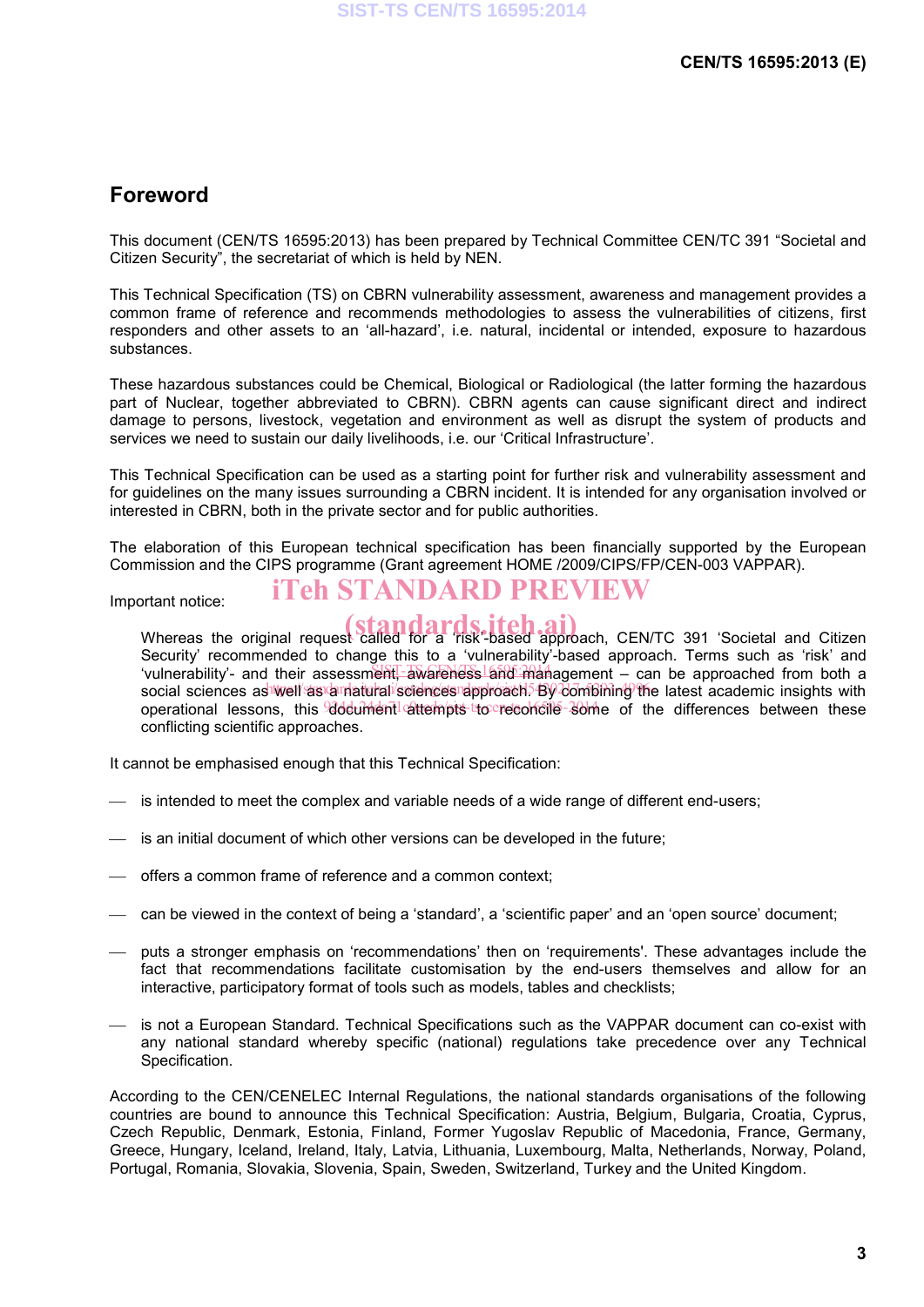## **Introduction**

National regulations in most European countries focus on emergency responders (e.g. personal protective equipment (PPE) and intervention procedures), and European and national regulations regulate contingency planning of chemical, biological, nuclear and radiological plants and industries. The protection of the population, animals, vegetation and environment from CBRN incidents is a field in need of a common understanding of vulnerability assessment, awareness and management.

# iTeh STANDARD PREVIEW (standards.iteh.ai)

SIST-TS CEN/TS 16595:2014 https://standards.iteh.ai/catalog/standards/sist/d5420217-5293-4996- 924d-24da71c0ccdc/sist-ts-cen-ts-16595-2014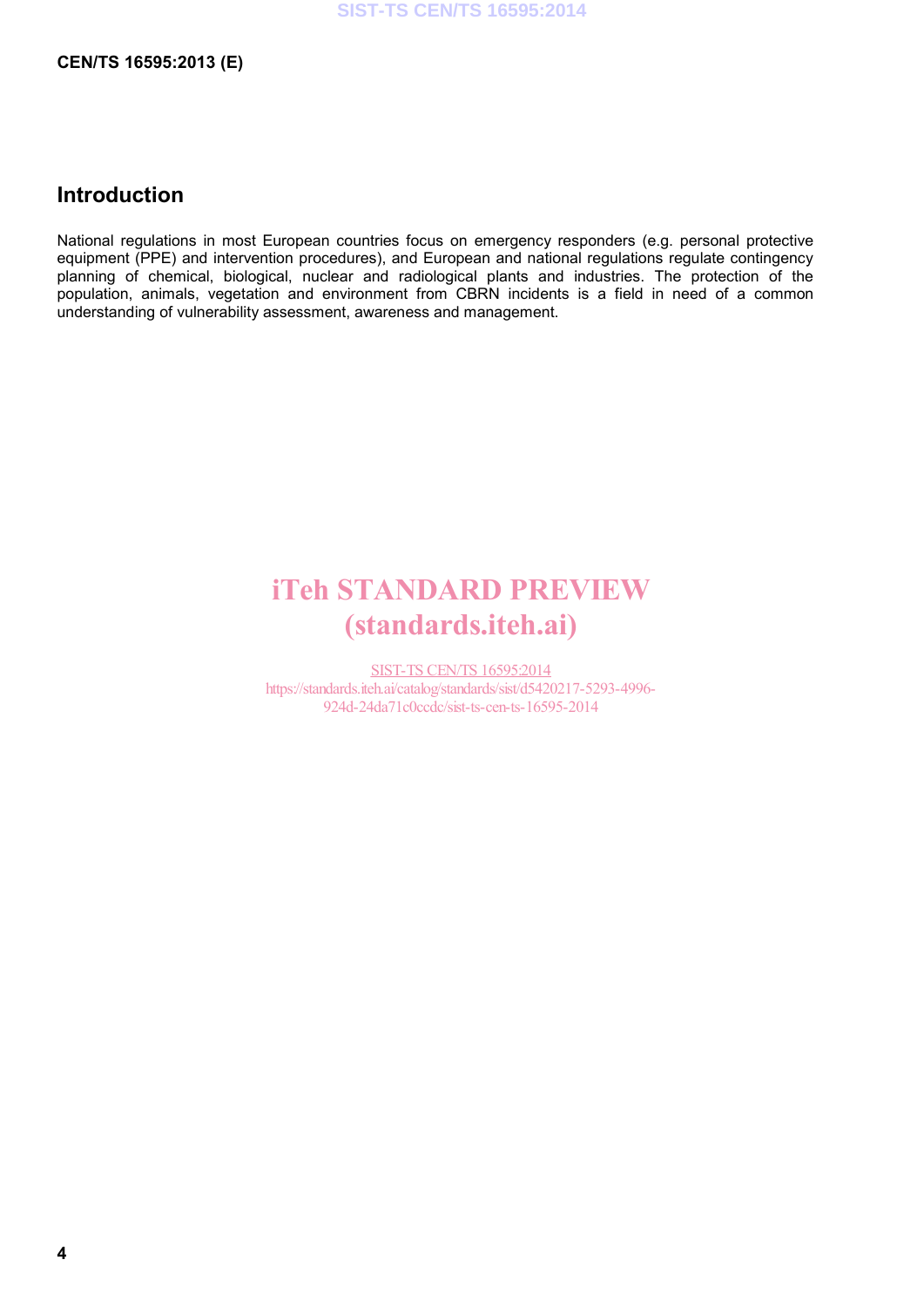### **1 Scope**

This Technical Specification is based on an all-hazards approach, with a specific focus on terrorism and other security related risks. Looking at the combination of threats, vulnerabilities and values to be protected, threats may be terrorist attacks with chemical, explosive and biological agents, or nuclear waste materials, or with conventional means on CBRN plants, causing a similar devastating effect on a potentially large scale. Major CBRN incidents may jeopardise critical infrastructure, while emergency services may have great difficulty performing their response tasks.

The scope excludes the vulnerability assessment of some specific systems that comply, at the European and Member State level, with existing sets of legal measures: network for drinking water distribution, food chain supply and cosmetics and pharmaceutical products production and distribution chains.

The objective of this Technical Specification is to strengthen common understanding and a common frame of reference for all organisations with an interest and involvement in CBRN. It does so by providing a number of considerations and tools that can be used in the development of a semi-quantitative conceptual framework for vulnerability assessment, awareness and management. The vulnerability assessment covers all members of the population at risk including the requirements of children, the elderly and those with disabilities.

### **2 Normative references**

Not applicable.

### **3 Terms and definitions**

# There are various documents that contain terms and definitions related to CBRN. Unfortunately, not all

documents are consistent with each other and it is therefore difficult to find a document which contains documents are consistent with each other and it is therefore difficult to find a document which contains

a) all terms, and

- **SIST-TS CEN/TS 16595:2014**
- b) meets with universal acceptance iteh.ai/catalog/standards/sist/d5420217-5293-4996-

 $24$ da $71c0$ c $c$ d $c/s$ ist-ts-cen-ts-16595-2014

In the context of this document, the following documents are recommended for use by the end user of this Technical Specification:

- ISO 31000, *Risk Management – Principles and Guidelines*
- ISO/Guide 73, *Risk Management – Vocabulary*
- ISO 22300, *Societal Security – Terminology*
- ISO 22301, *Societal Security – Business Continuity Management Systems – Requirements*
- ISO 22313, *Societal security – business Continuity management systems – Guidance*
- CWA 16106, *PPE for Chemical, Biological, Radiological and Nuclear (CBRN) Hazards*
- ISO 22320, *Societal Security – Emergency management – Requirements for Incident Response*

The use of the CBRN Glossary of the European Commission is mandatory in Europe (see http://cbrn.jrc.ec.europa.eu.)

#### **4 Abbreviated terms**

- B Biological
- C Chemical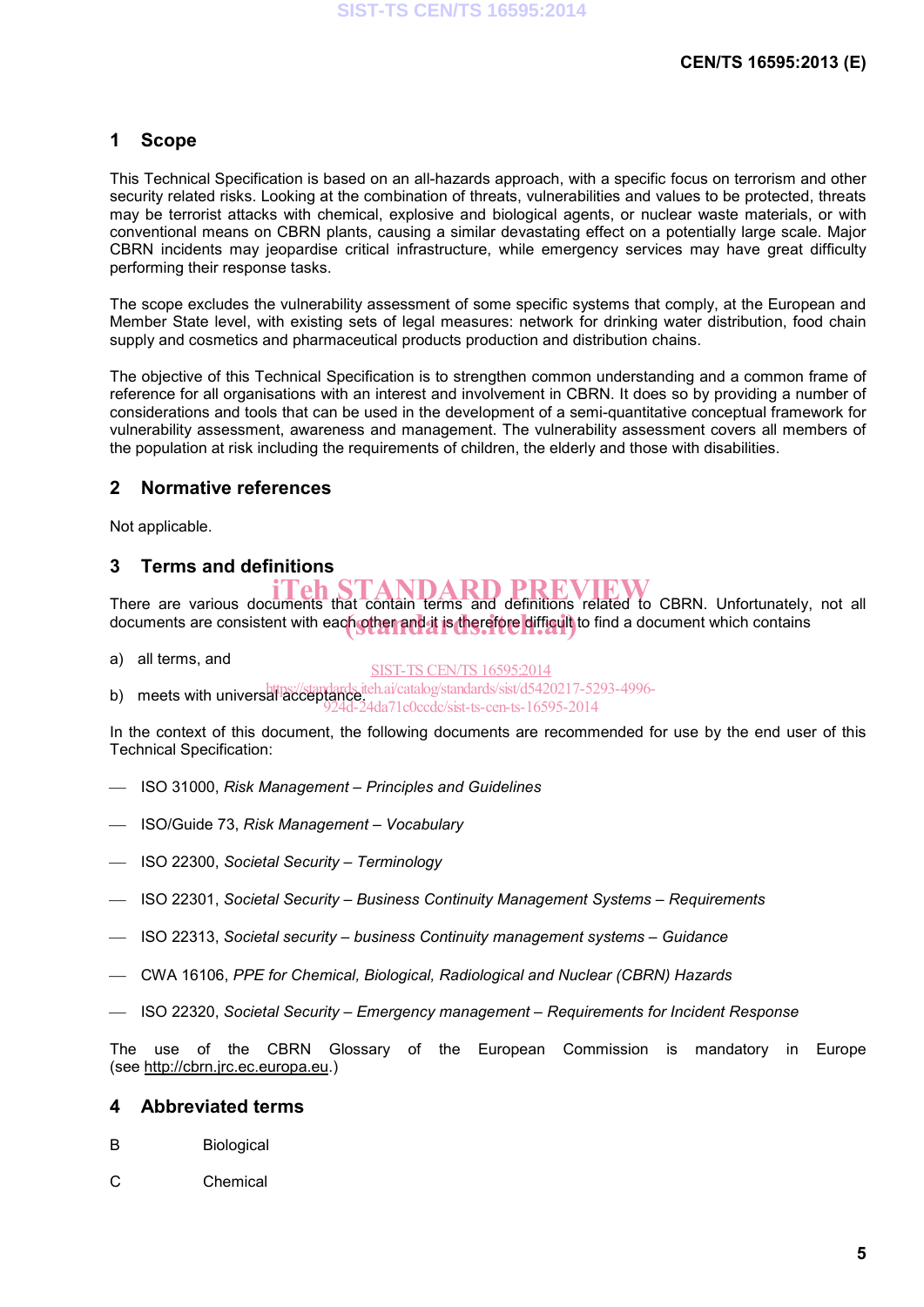### **CEN/TS 16595:2013 (E)**

| CВ            | Chemical, Biological                                      |  |
|---------------|-----------------------------------------------------------|--|
| <b>CBRN</b>   | Chemical, Biological, Radiological, Nuclear               |  |
| <b>CBRNE</b>  | Chemical, Biological, Radiological, Nuclear, Energy       |  |
| <b>CERT</b>   | <b>Community Emergency Response Team</b>                  |  |
| ED            | <b>Emergency Department</b>                               |  |
| MD            | <b>Medical Doctor</b>                                     |  |
| <b>PPE</b>    | <b>Personal Protective Equipment</b>                      |  |
| <b>POC</b>    | Point Of Contact                                          |  |
| R             | Radiological                                              |  |
| RN            | <b>Registered Nurse</b>                                   |  |
| <b>SWOT</b>   | Strength, Weaknesses, Opportunities, Threats              |  |
| <b>VAPPAR</b> | Vulnerability Assessment and Protection of People at Risk |  |

## iTeh STANDARD PREVIEW

### **5 Vulnerability assessment**

# (standards.iteh.ai)

#### **5.1 Different approaches to vulnerability in social and natural science E-TS CEN/TS 16:**

lt is very difficult to find universally accepted definitions of a Vulnerability<sup>o</sup>[14].7-5293-4996-924d-24da71c0ccdc/sist-ts-cen-ts-16595-2014

Vulnerability assessment is only one component of loss estimation and risk assessment. Risk involves forecasting of loss (and/or gain) and is composed of several components – hazard, vulnerability, exposure, and coping capacity. Risk and its components are not specific to any feature or field, but are instead ubiquitous notions applicable to any situation or experience. It is the conceptualisation of these components (how they are considered, defined, divided, measured, and recombined) that differs.

Which components are considered to contribute to risk and how they are evaluated varies between disciplines. Investigations in the social sciences consider a more general view of risk for societies at large and for individuals, while investigations in the natural sciences and engineering give detailed consideration to structural damage to the built environment and to life-loss.

In natural science, emphasis is placed on characterisation of hazard and exposure, which is quantitatively strong. Vulnerability is considered a static factor that modifies the amount of loss caused by threats. Coping capacity receives little, if any, attention.

In social science, emphasis is placed on vulnerability and coping capacity, which are considered as dynamic and complex properties of a (social) system. Due to the complexity, qualitative methods are favoured. Hazard is viewed as a static state of the physical/cultural environment and receives minimal attention.

The complementary strengths of natural science and social science perspectives can improve the understanding and analysis of vulnerability. This requires an adaptation of the comprehensive views on vulnerability in the social sciences to the more quantitative approaches that are typical of the natural sciences.

One of the challenges is that certain qualities can be dimensioned in a probabilistic fashion and some cannot. While hazard and risk can be expressed in probabilistic fashion, this is much more difficult with vulnerability.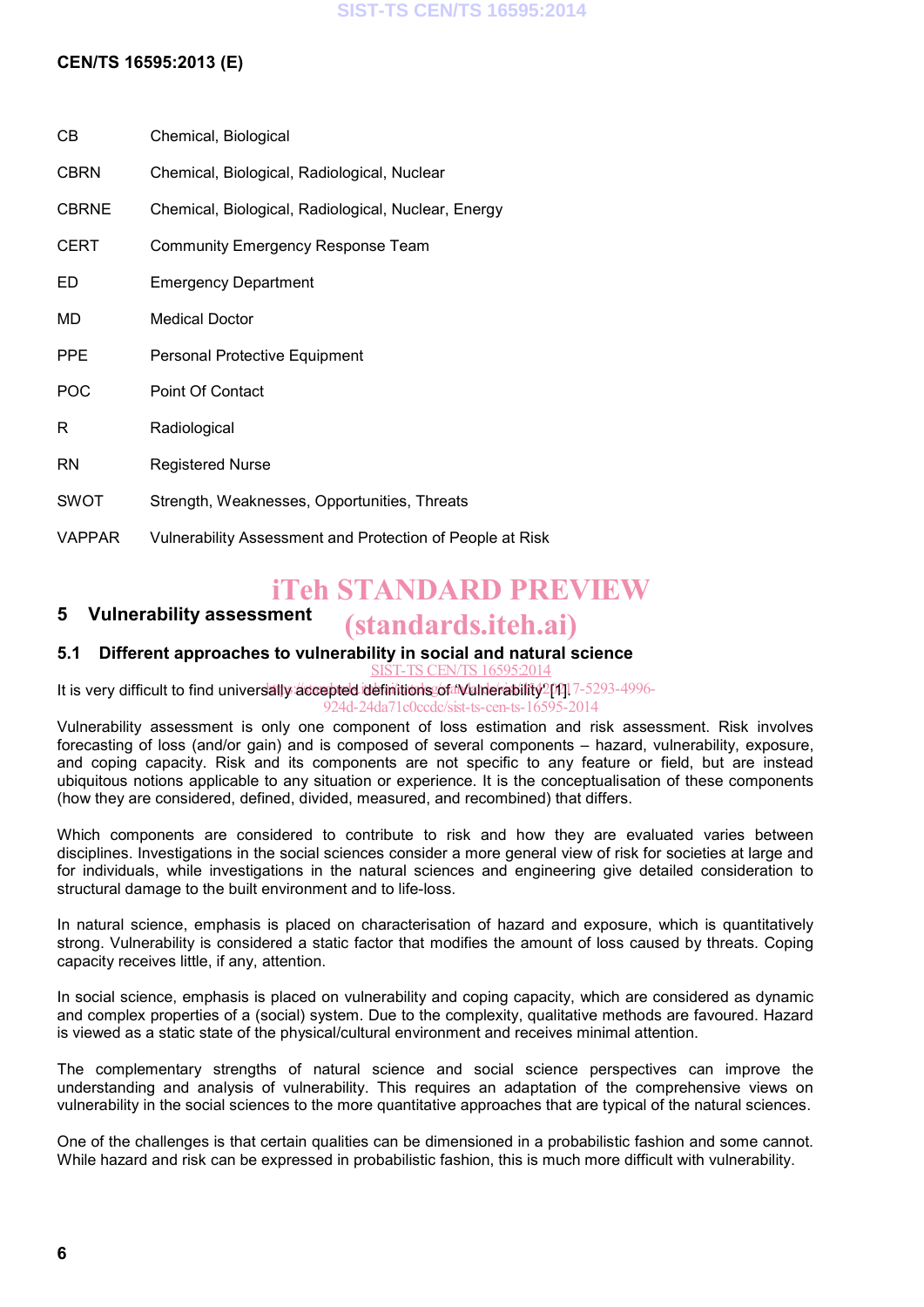The often used formalisations of 'risk' and 'vulnerability' (such as *Risk = Probability x Consequence*, *Risk=Hazard x Vulnerability, Risk=Hazard x Vulnerability/Coping Capacity*) are generalisations that provide little conceptual understanding and cannot, in and by themselves, be used to consider losses with different metrics.

Understanding of vulnerability and coping capacity also requires clear and consistent risk terminology, which is often lacking between and within disciplines.

A further complicating factor is the requirement that both 'intentional' and 'incidental' causes for a CBRN events are considered in this Technical Specification. This necessitates a CBRN-specific differentiation between 'security' (= intentional) and 'safety' (= incidental).

### **5.2 Vulnerability assessment**

The vulnerability assessment is the overall process of the identification, analysis and evaluation of vulnerabilities which can be used as a methodology for measures and procedures for CBRN prevention, detection, decontamination, collective protection for emergency staff, mass protection for the citizens and mitigation.

A methodological, STEP-BY-STEP approach is needed because even though a vulnerability assessment is part of comprehensive emergency management, i.e. combining risk, response and consequencemanagement approaches, the vulnerability assessment in and by itself is also a complex, systematic process. Amongst others, it brings together elements such as:

Exposure and Coping Capacity When assessing vulnerability, 'exposure' can be considered as the "external" **Exposite and Soping suppose** when assessing valuerability, supposite can be side of vulnerability.

<u>Environment</u>: local (physical) or context (culture/history)  $\boldsymbol{t}$   $\boldsymbol{eh}$  .ai)

<u>Consequences</u>: Physical, Economic, Environmental, Administrative, Health<br>SIST-TS 16595:2014

https://standards.iteh.ai/catalog/standards/sist/d5420217-5293-4996-<br>STEP 1: A vulnerability assessment starts by determining the strategic focus of the assessment, such as: 924d-24da71c0ccdc/sist-ts-cen-ts-16595-2014

- Geographical scale;
- Time frame (e.g. direct losses or long term losses);
- Which type of consequences to be evaluated (life/health, economic, environmental).

STEP 2: A vulnerability assessment then seeks answers to questions such as:

- Should vulnerability include exposure? Coping capacity? Resilience?
- What is the unambiguous definition of vulnerability?
- Vulnerability of what (elements)? Vulnerability to what (threats)?

STEP 3: A systemic vulnerability assessment model needs to be developed in order to conceptualise and clarify the relation(s) within and between elements.

The model below can be used as a reference point for vulnerability conceptualisation within risk assessment context [1].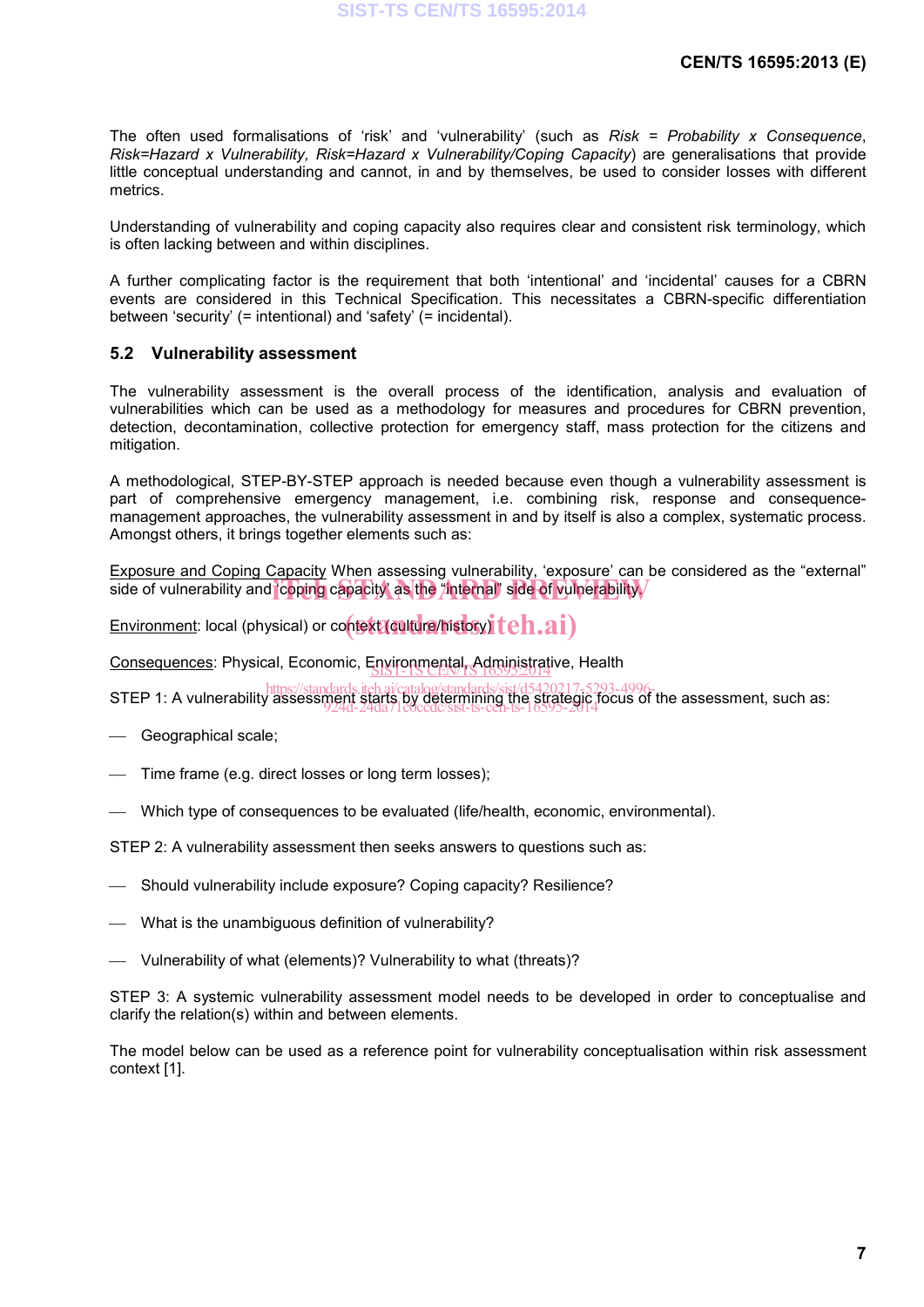

**Figure 1 - Vulnerability conceptualisation within risk assessment context [1]** (standards.iteh.ai)

STEP 4: The selected factors of vulnerability need to be quantified by use of indicators and criteria. Criteria are often defined as: 'conditions that need to be met' and Indicators as: 'measurable states which allow the contract centers. assessment of whether or not criteria are being met. Their weighting shall be taken in local context.<br>Careerworth weighting of will be different in the catalog standards/sist/d5420217-5293-4996-converted by the c Consequently, weighting of vulnerability through indicators and criteria is expected to vary with context but will<br>viold some quantitative estimation of overall will useful visit-is-cen-ts-16595-2014 to vary with context b yield some quantitative estimation of overall vulnerability.

The components of the conceptual model below can be used as a reference point for the quantification of vulnerability [1].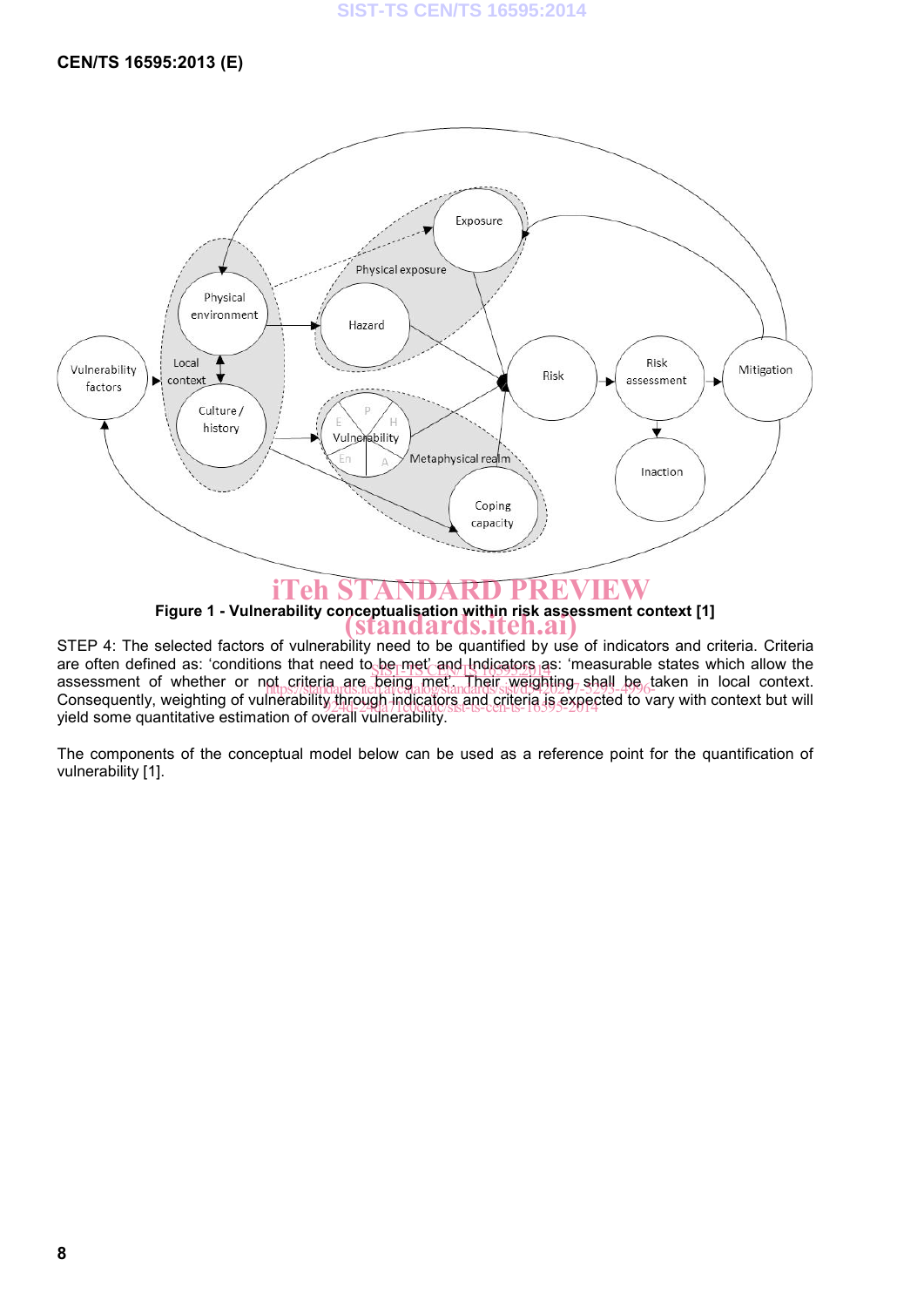### **CEN/TS 16595:2013 (E)**



### **Figure 2 - Quantification of vulnerability [1]**

#### Suggestions for CBRN Vulnerability indicators

This list presents suggestions for CBRN vulnerability indicators. The list is not intended to be complete but serves as a mere start to find most appropriate indicators for the specific situation. The measurement of performance against these indicators may involve fundamentally different scales. An indication is given of the likely scaling involved and compliance with published criteria.

- Awareness (citizens, responders, management);
- Responsiveness and effectiveness intelligence;
- Social control (neighbourhood watch (who, where, what);
- Willingness to act (citizens, guards, police);
- Possibility of chain effects in storage/transport of CBRN agents;